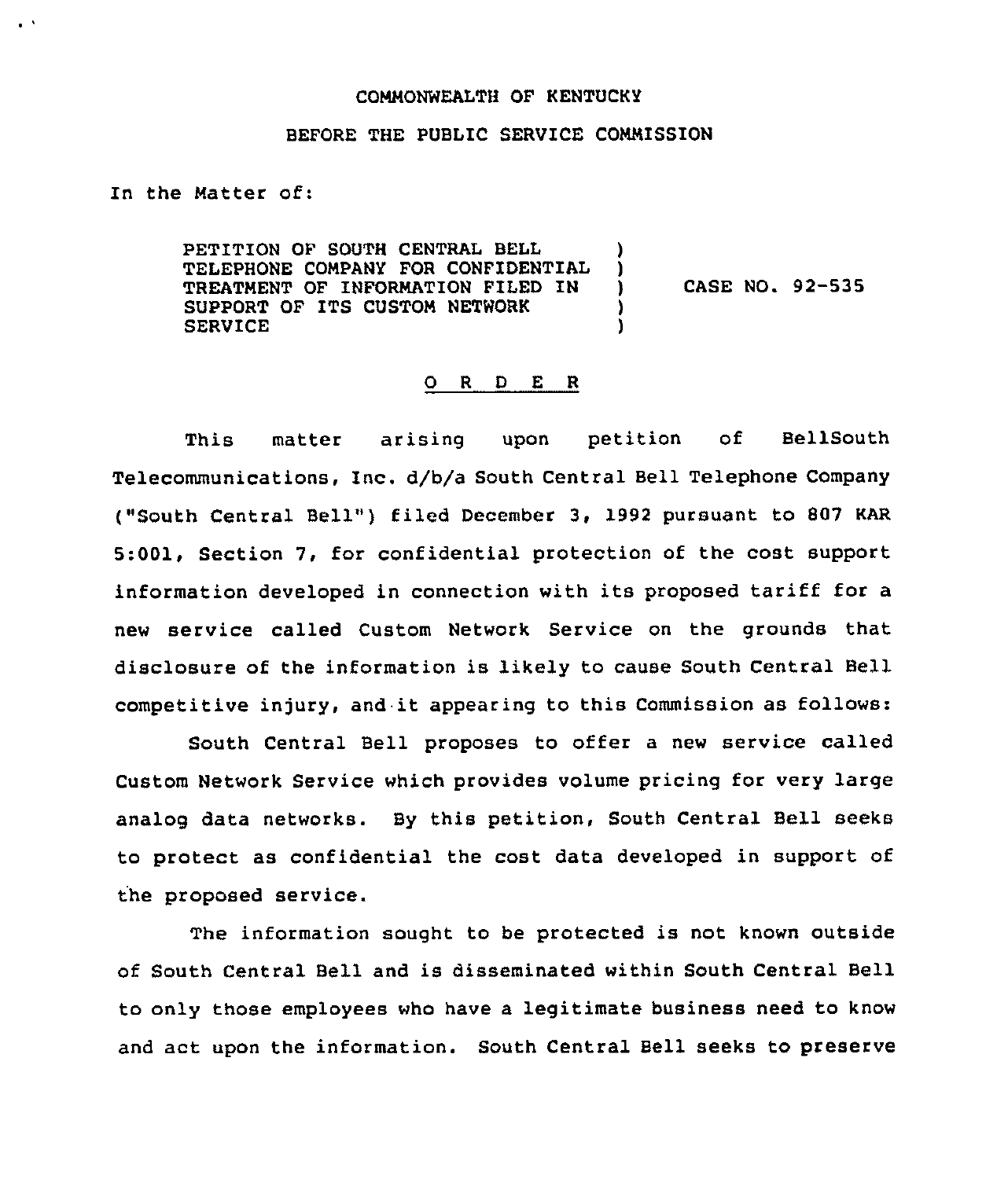and protect the confidentiality of the information through all appropriate means.

KRS 61.872(1) requires information filed with the Commission to be available for public inspection unless specifically exempted by statute. Exemptions from this requirement are provided in KRS 61.878(1). That section of the statute exempts 11 categories of information. One category exempted in subparagraph (c) of that section is commercial information confidentially disclosed to the Commission. To qualify for that exemption, it must be established that disclosure of the information is likely to cause substantial competitive harm to the party from whom the information was obtained. To satisfy this test, the party claiming confidentiality must demonstrate actual competition and a likelihood of substantial competitive injury if the information is disclosed. Competitive injury occurs when disclosure of the information gives competitors an unfair business advantage.

In the market for large customer networks South Central Bell competes with providers of private microwave systems, providers of fiber networks, and small satellite systems. Competitors could use the cost study to analyze market potential for these services to the detriment of South Central Bell. Therefore, the information should be protected as confidential.

This Commission being otherwise sufficiently advised,

IT IS ORDERED that the cost support information developed in connection with the proposed Custom Network Service, which South Central Bell has petitioned be withheld from public disclosure,

 $-2-$